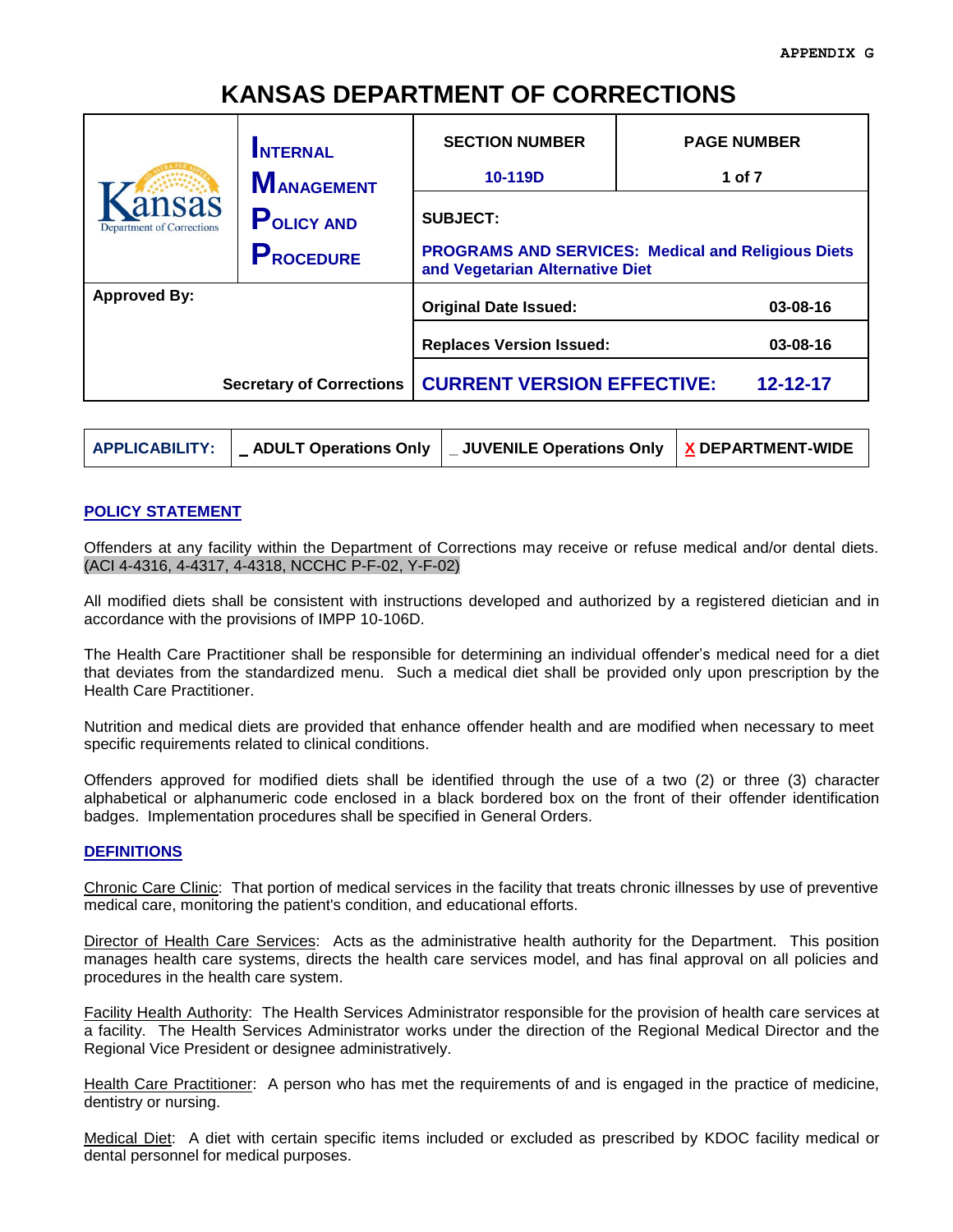Modified Diets: Diets most commonly prescribed to meet offenders' medical, dental, therapeutic or religious needs, developed from written instructions provided by the treating physician, dentist, facility health authority, and/or chaplain and which conform as closely as possible to the standardized menu. More specific modified diets are prescribed as individualized diets.

Religious Diet: A diet based on a program intended to comply with religious dietary requirements.

Vegetarian Alternative Diet: A diet approved by a registered dietitian, that contains a meal pattern consisting of nuts, vegetables, fruits, legumes, grains, eggs and milk products.

## **PROCEDURES**

#### **I. Medical Modified Diets**

- A. The Regional Medical Director shall be responsible for determining the types of medical diets as approved by the Director of Health Care Services, to be made available to offenders.
	- 1. Unless a facility obtains its food service from another governmental agency, all medical diets prescribed shall be consistent with the standardized menu modified diets and:
		- a. Be specific;
		- b. Be kept as simple as possible;
		- c. Conform as closely as possible to foods served other offenders; and,
		- d. Meet the medical needs of the offender.
	- 2. In those instances when food service is obtained from another governmental agency, the facility shall accommodate the need for a medical diet to the extent possible within the menu plan of the providing agency.
	- 3. Before a medical diet prescribed by the facility health authority goes into effect:
		- a. The offender shall sign the Consent to Submit to Treatment by Medical Diet form (Attachment A). (ACI 4-4397, 4-JCF-4C-44, NCCHC P-I-05)
			- (1) The medical diet shall begin no later than twenty-four (24) hours after the execution of the consent form.
		- b. The facility health authority shall, within 24 hours, complete the Medical Diet Order form (Attachment B) and provide a copy, along with the medical diet list, to the facility's chief of security or warden/superintendent's designee and food service manager.
		- c. The effective period of the medical diet shall be specifically set out in the consent form and the Medical Diet form by the facility health authority or designee and shall be documented in the offender's health record in accordance with this IMPP.
			- (1) The effective period of the medical diet shall not exceed 90 days.
- B. Any deviation from the standard modified medical diets must be approved by the Regional Medical Director.

## **II. Religious Modified Diets**

A. The chaplain shall be responsible to approve offender requests for modified diets to comply with religious dietary laws and shall maintain a current list of offenders approved to receive such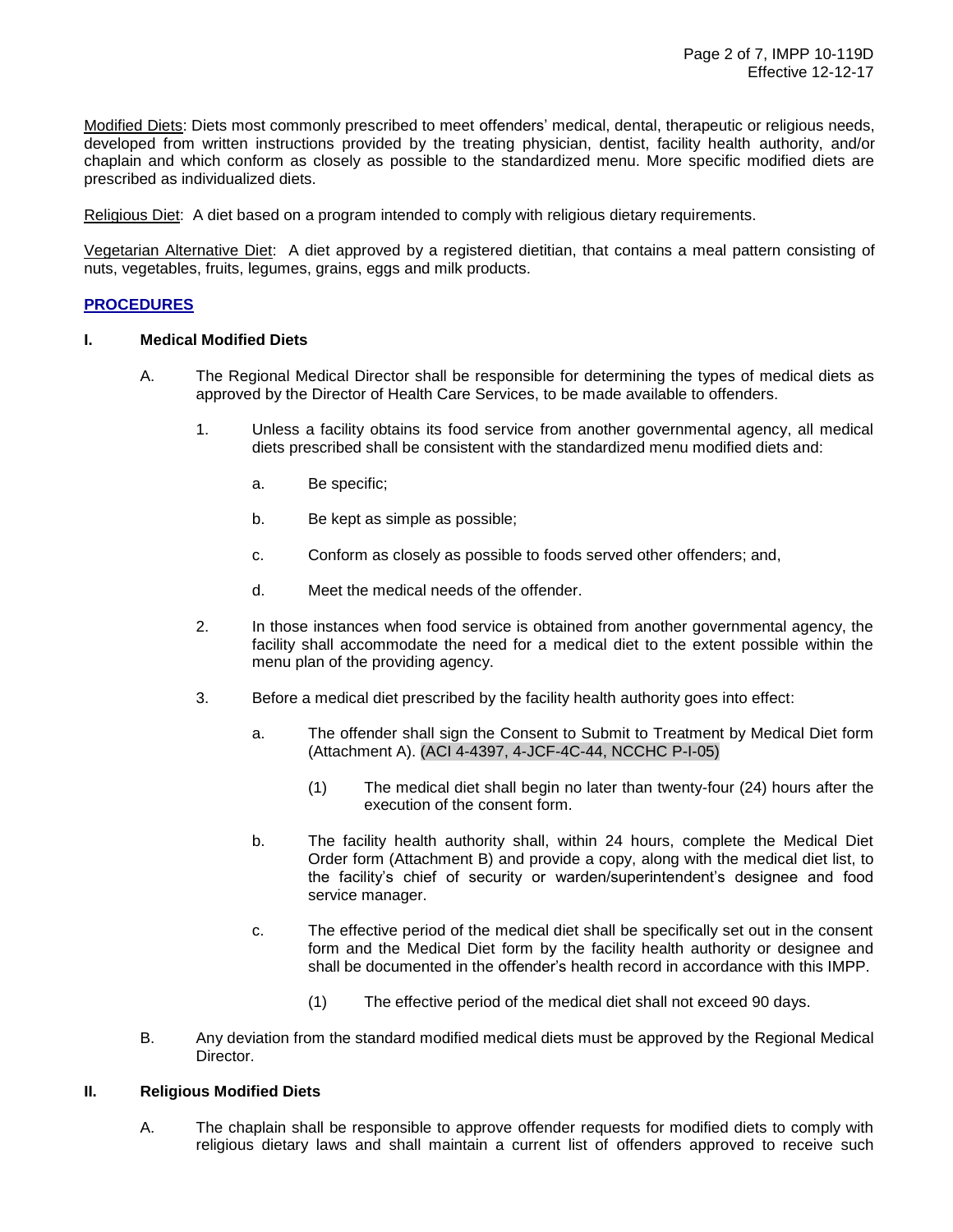#### modified diets. (ACO 2-5E-01; ACI 4-4319)

- B. Unless a facility obtains its food service from another governmental agency, all religious diets shall be consistent with the approved religious diet menu.
	- 1. In those instances when food is obtained from another governmental agency, the facility shall accommodate the offender's request for a religious diet to the extent possible within the menu plan of the providing agency.
- C. Offender requests for a religious diet shall be made via Form 9 to the chaplain.
- D. Approval of the request shall be based on the offender's declaration that he/she wishes to eat from the modified diet.
	- 1. Each offender wishing to follow a religious diet shall sign a statement to that effect. (ACI 3-4372)
	- 2. Each offender requesting a religious diet shall be advised that failure to adhere to the modified diet may result in the offender's removal from the modified diet program. Failure to adhere to the modified diet shall include taking a meal tray from or eating items from the standardized menu, or any menu other than that of the religious diet.

## **III. Vegetarian Alternative Diet**

- A. The Chaplain, or other staff person designated by the warden/superintendent, shall be responsible to process and allow offender requests for the vegetarian alternative diet and shall maintain a current list of offenders approved to receive the vegetarian alternative diet.
- B. Offender requests for the vegetarian alternative diet shall be made via Form 9 to the chaplain or other designated staff.
- C. Approval of the request shall be based on the offender's declaration that he/she wishes to eat the vegetarian alternative diet.
	- 1. Each offender requesting the vegetarian alternative diet shall be advised that failure to adhere to the vegetarian alternative diet may result in the offender's removal from the vegetarian alternative diet. Failure to adhere to the vegetarian alternative diet shall include taking a meal tray from or eating items from the standardized menu, the religious diet menu, or any menu other than that of the vegetarian alternative diet.
	- 2. Offenders approved for the vegetarian alternative diet shall be served the vegetarian alternative diet prepared by food service at each meal.

## **IV. Implementation Procedures**

- A. Offenders approved for a modified diet for medical or religious reasons shall be served the modified diet prepared by food service at each meal.
	- 1. Such offenders shall not have the option of eating from the regular menu during the period the individual is placed on the modified diet list unless and until that offender executes a refusal of medical treatment pursuant to Section V. of this IMPP, or submits a request to the chaplain regarding a desire to terminate the modified diet for religious reasons.
		- a. Offenders who are removed or who elect to withdraw from the modified diet for religious reasons must wait 90 days before requesting readmission to the modified diet.
		- b. The third time a given offender is removed or elects to withdraw from the modified diet for religious reasons, the offender must wait six (6) months before requesting readmission to the modified diet.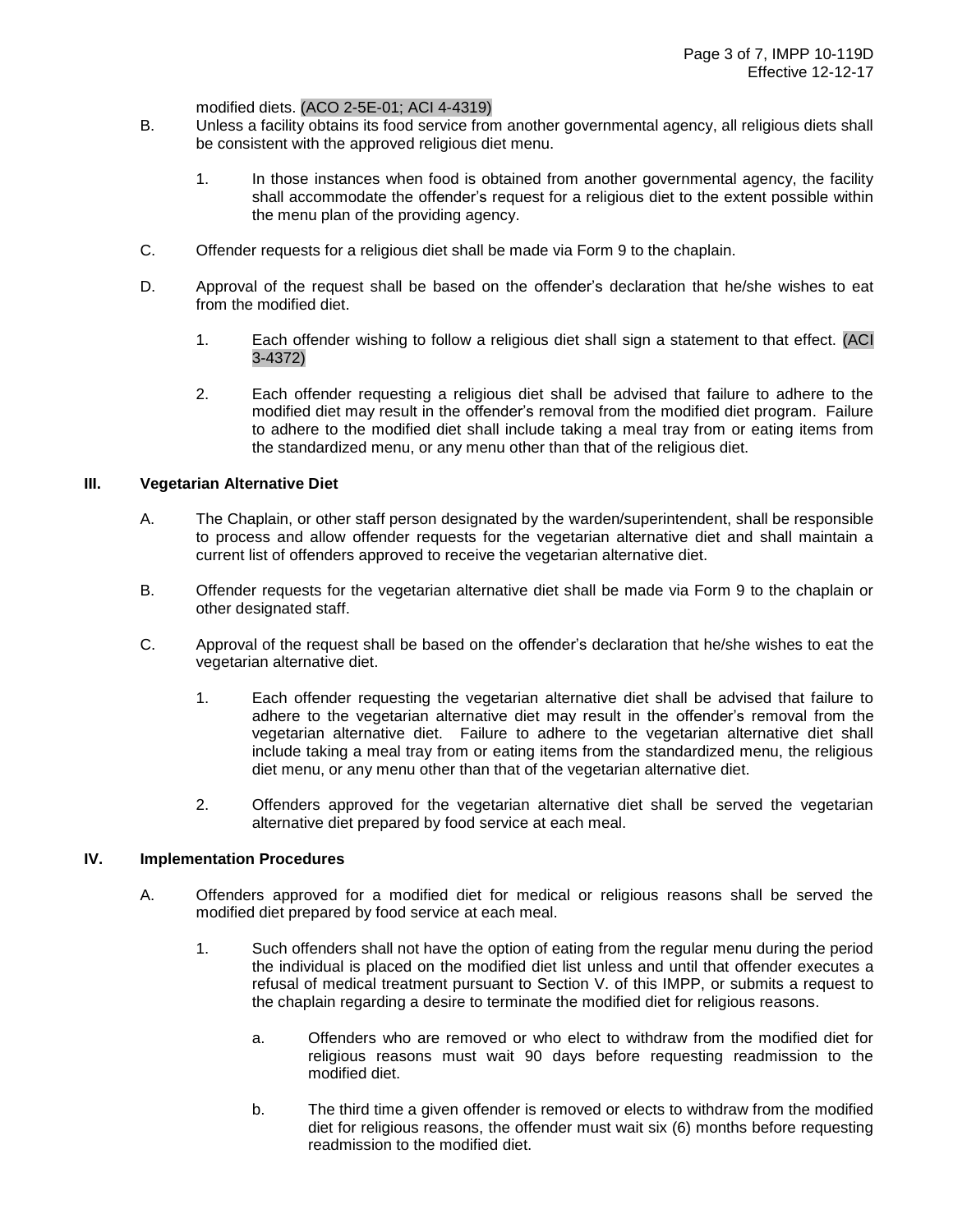- c. The fourth time a given offender is removed or elects to withdraw from the modified diet for religious reasons the offender must wait one (1) year before requesting readmission to the modified diet.
- B. Within 24 hours of receiving a list of offenders approved for modified diet from the facility health authority or chaplain or for the vegetarian alternative diet from the chaplain or other designated staff, the food service manager shall forward a copy of the list to the chief of security or his/her designee to facilitate preparation or modification of the offenders' I.D. badges to reflect a modified diet or vegetarian alternative diet.
	- 1. Offenders who have been placed on a medical diet and have consented to that item of medical treatment, a religious diet, or a vegetarian alternative diet shall be identified by a coded printed dietary symbol on the offender's identification badge.
	- 2. Offenders shall be served the diet indicated on the identification badge.
- C. General Orders shall establish procedures for:
	- 1. The coding of offender I.D. badges, including responsibilities for the initial issuance of the coded identification badges;
	- 2. Notification to the chief of security (or warden's or superintendent's designee) and the food service manager, within a 24-hour period, of all modified diets for medical or religious purposes or for purposes of a vegetarian alternative diet;
	- 3 Preparation of the type of diet for each offender, a beginning date and/or meal, and a termination date, if known;
	- 4. Process for the removal of an offender from a modified or alternative diet and for communicating that removal to applicable facility staff and/or chaplain;
	- 5. Process for communicating and/or ensuring that medical diet designations follow the offender when transferred to a different facility; and,
	- 6. The method of serving such meals to offenders, if special service or assistance is required due to the offender's condition.
- D. General Orders shall establish procedures that ensure that the chief of security or designee:
	- 1. Receives lists of offenders' names that require a coded-symbol to designate a modified diet for medical or religious preference purposes or for a vegetarian alternative diet;
	- 2. Ensures the timely contact with offenders to issue identification badges bearing the appropriate coded symbol prior to the beginning date/meal indicated, per written instructions from the facility health authority, chaplain, or other designated staff; and,
	- 3. Ensures the reissue of offender identification cards within 24 hours of the notification by the facility health authority, chaplain, or other designated staff to terminate an offender's medical or religious diet or vegetarian alternative diet.
		- a. Receives lists of offenders' names which require a coded symbol to designate a religious preference requiring a modified diet.
			- (1) The contact with offenders for religious preference indicators should be made within 24 hours of the written notification by the facility chaplain.
- E. The following codes shall be used for medical, religious, and vegetarian alternative diets.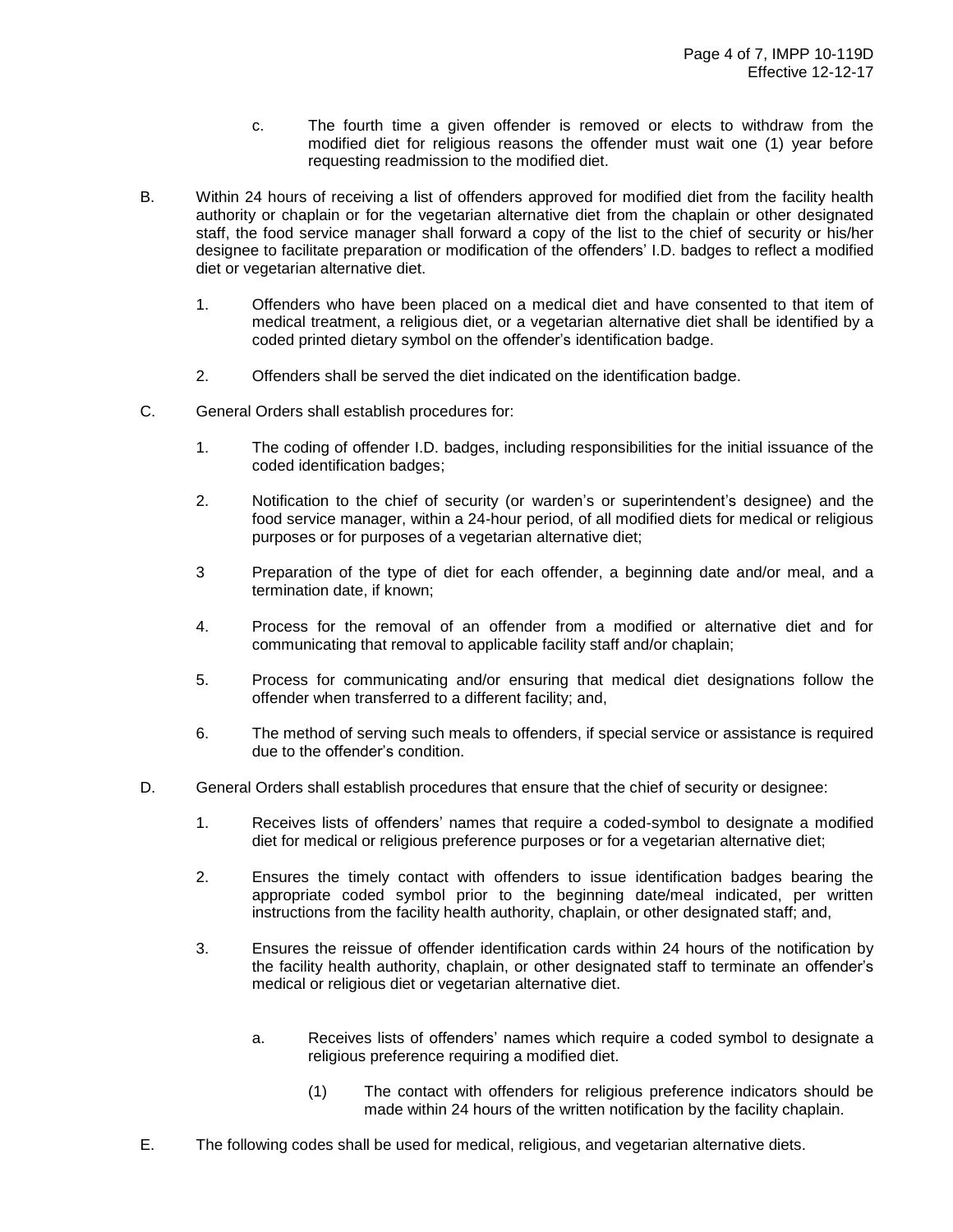- 1. Medical diets shall always be identified by a two (2) or three (3) character alphanumeric code enclosed in a black bordered box on the front of the offender identification badge.
	- a. Cardiac CA
	- b. Diabetic 2800 calories (3 meals + evening/PM snack) D28
	- c. Diabetic 2500 calories (3 meals + evening/PM snack) D25
	- d. Diabetic 2200 calories (3 meals + evening/PM snack) D22
	- e. Diabetic 1800 calories (3 meals + evening/PM snack) D18
	- f. Pregnancy (includes snack) PR
	- g. GI (Gastro-Intestinal) Soft/Bland SO GI
	- h. Dental Soft SO D
	- i. High Fiber HF
	- j. High Protein / High Calorie (includes snack) HP
	- k. Renal Pre-Dialysis RD1 (Restricted Protein)
	- l. Renal Dialysis RD2 (Increased Protein)
	- m. Full Liquid (Broken Jaw) Diet FL
	- n. Clear Liquid Diet CL
	- o. Severe Food Allergy Diet SFA
	- p. Milk Intolerance Diet MI
	- q. Finger Food Diet FF
	- r. Gluten Restricted Diet GR
	- s. Hospice HO
- 2. Approved Medical and Religious combined diets are referenced on the Medical and Religious Diet Combination Matrix and shall be identified by the following codes:
	- 1. Diabetic 1800/Religious Diet D18 REL
	- 2. Diabetic 2200/Religious Diet D22 REL
	- 3. Diabetic 2500/Religious Diet D25 REL
	- 4. Diabetic 2800/Religious Diet D28 REL
	- 5. Cardiac/Religious Diet (no snack) CA REL
	- 6. Pregnancy/Religious Diet PR REL
	- 7. High Calorie High Protein/Religious Diet HP REL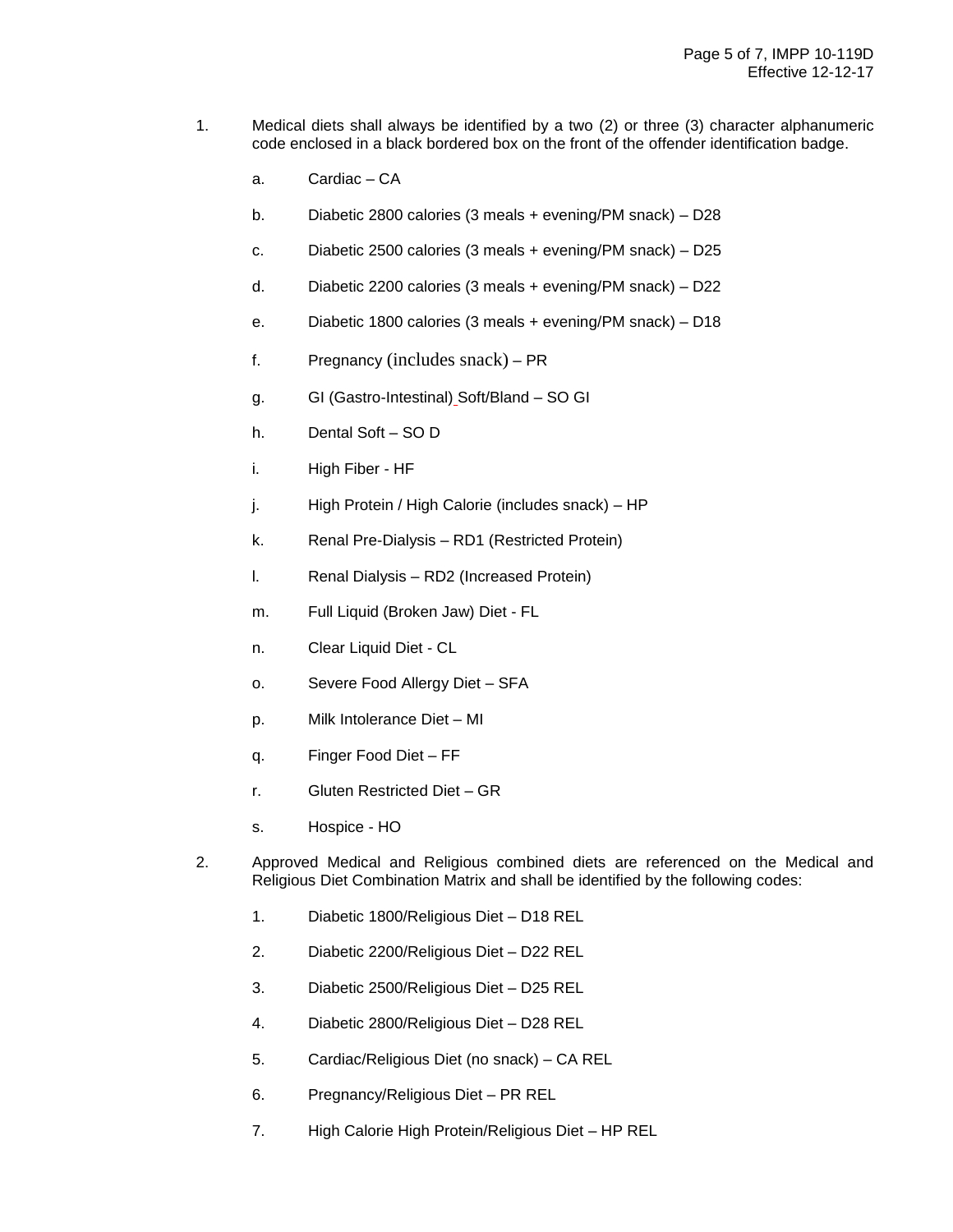- 3. Religious diets shall always be identified by the three (3) character alphabetical code "REL" enclosed in a black bordered box on the front of the offender identification badge:
- 4. A vegetarian alternative diet shall always be identified by the two (2) character alphabetical code "VE" enclosed in a black bordered box on the front of the identification badge.
- F. When an offender ID badge with a printed dietary symbol is initially issued or reissued, the offender's previous badge shall be retrieved from the offender and either destroyed or maintained in a secure area for possible reissue/reuse at a later time. Procedures for the issuance, retrieval, and disposition of retrieved badges shall be established by General Order.

#### **V. Refusal of Treatment by Medical Diet**

- A. Each offender shall have the right to refuse a medical diet as an item of medical treatment pursuant to IMPP 10-127D.
- B. In the event an offender elects not to consent to the medical diet, the offender shall be asked to execute a Refusal to Submit to Treatment by Medical Diet Form (Attachment C).
	- 1. If the offender refuses to sign, staff shall write "Refused to Sign" in the offender's signature block; the staff member making such a notation shall sign the form as a witness to the offender's decision.
		- (a) **JUVENILE:** The offender's parent or legal guardian shall be contacted in the event he/she refuses a medically prescribed diet.
	- 2. The refusal form, signed or unsigned by the offender, shall be filed in the offender's health record.
- C. The refusal shall become effective not later than 24 hours after the offender executes the refusal form.
	- 1. In the event an offender has previously executed a consent form and is partaking of a medical diet, the offender shall be required to continue with the medical diet for 24 hours after the offender's execution of the refusal form.
	- 2. The facility health authority shall provide immediate written notification to the facility chief of security and the food service manager to:
		- a. Ensure the removal of the offender's name from the food service department's list of medical diets.
- D. If an offender refuses medical treatment by medical diet for any condition, such refusal shall not waive the right to other medical care for the same condition, and the offender shall continue to be entitled to such necessary medical care, including medication or otherwise, unless a Refusal of Treatment form, pursuant to IMPP 10-127D, is executed by the offender.
- E. If an offender refuses medical treatment by medical diet, food service staff shall be informed of the offender's refusal, pursuant to procedures established by General Order.
- F. If an offender refuses medical treatment by medical diet and executes a refusal form pursuant to section V.B. above, the offender shall be bound by that refusal form and that decision until the next examination by the facility health authority who recommended the medical diet.
- G. If an offender indicates the intent to refuse treatment by medical diet, the facility health authority or designee shall counsel the offender about the consequences of refusing the medical diet and shall explain to the offender that other medical care may or will be less effective without the medical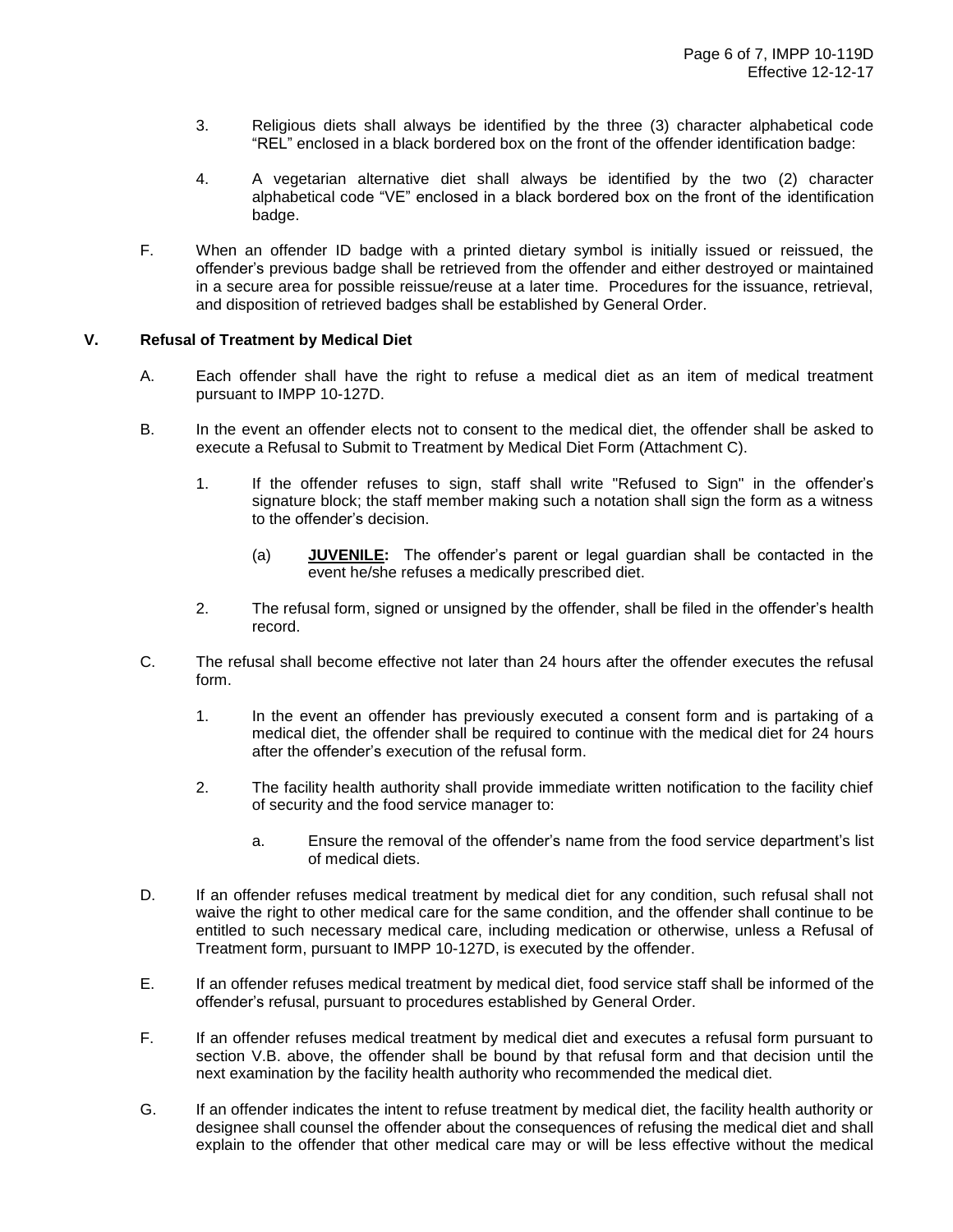diet.

1. An offender may at any time be referred for behavioral health counseling in circumstance where it may be beneficial to the offender in their decisions regarding the medical diet. Referral shall be completed in accordance with established medical and behavioral health policy and procedure.

**NOTE:** The policy and procedures set forth herein are intended to establish directives and guidelines for staff and offenders and those entities that are contractually bound to adhere to them. They are not intended to establish State created liberty interests for employees or offenders, or an independent duty owed by the Department of Corrections to employees, offenders, or third parties. Similarly, those references to the standards of various accrediting entities as may be contained within this document are included solely to manifest the commonality of purpose and direction as shared by the content of the document and the content of the referenced standards. Any such references within this document neither imply accredited status by a Departmental facility or organizational unit, nor indicate compliance with the standards so cited. The policy and procedures contained within this document are intended to be compliant with all applicable statutes and/or regulatory requirements of the Federal Government and the state of Kansas. This policy and procedure is not intended to establish or create new constitutional rights or to enlarge or expand upon existing constitutional rights or duties.

## **REPORTS REQUIRED**

None.

## **REFERENCES**

K.S.A. 65-28,101, *et seq.* IMPP 10-106D, 10-127D ACO 2-5E-01 ACI 3-4372, 4-4316, 4-4317, 4-4318, 4-4319, 4-4397 JCF 4-JCF-4A-06, 4-JCF-4C-44 NCCHC P-F-02, P-I-05, Y-F-02, Y-I-04

## **ATTACHMENTS**

| <b>Attachment</b> | <b>Title of Attachment</b>                     | <b>Page Total</b> |
|-------------------|------------------------------------------------|-------------------|
|                   | Consent to Submit to Treatment by Medical Diet | page              |
|                   | Medical Diet Order form                        | page              |
|                   | Refusal to Submit to Treatment by Medical Diet | page              |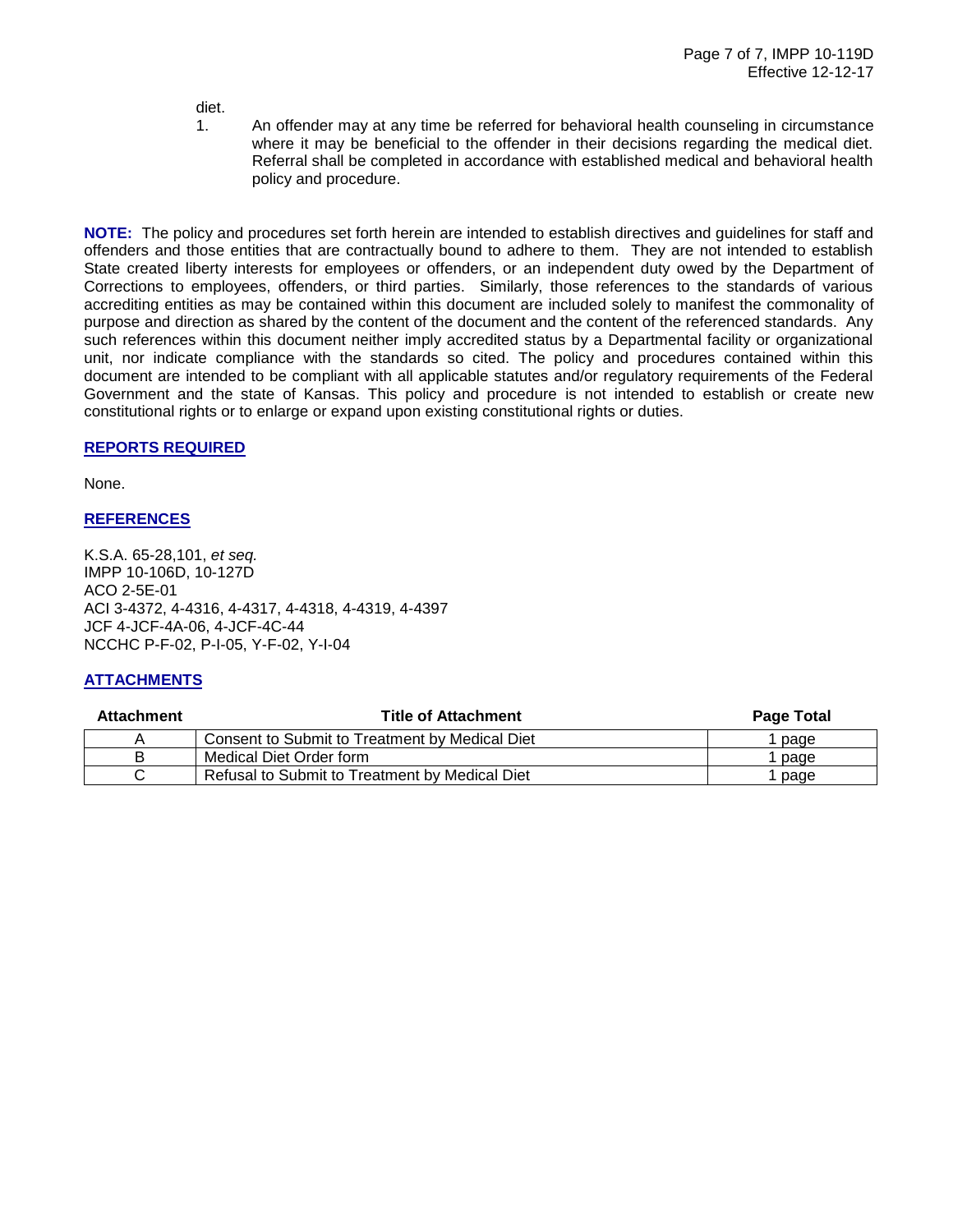## **CONSENT TO SUBMIT TO TREATMENT BY MEDICAL DIET**

| DATE:                                                                            | TIME: M.                                       |
|----------------------------------------------------------------------------------|------------------------------------------------|
| I have been advised by HCP _____________________                                 | that it is necessary for me to undergo medical |
| treatment by medical diet for the condition of _________________________________ | during the time period                         |
| from<br>to                                                                       |                                                |

I understand that this medical diet will not go into effect for twenty-four (24) hours from the time I sign this consent form.

The effect and nature of this treatment have been explained to me. Further, I have been advised that my refusal of this medical care by medical diet will not cause me to waive other medical care for the above identified condition.

I hereby agree and consent to the medical diet prescribed, and hereby agree, by my signature below, to follow said medical diet, and to select said special diet at mealtime in lieu of regular menu meals. I reserve the right to refuse further medical treatment or surgical treatment for said condition without further consent.

> \_\_\_\_\_\_\_\_\_\_\_\_\_\_\_\_\_\_\_\_\_\_\_\_\_\_\_\_\_\_\_\_\_\_\_\_\_\_\_\_\_\_\_\_\_\_\_\_\_\_ **Offender**

KDOC #: \_\_\_\_\_\_\_\_\_\_\_\_\_\_\_\_\_\_\_\_\_\_\_\_\_\_\_

WITNESS: \_\_\_\_\_\_\_\_\_\_\_\_\_\_\_\_\_\_\_\_\_\_\_\_\_\_\_\_\_\_\_\_\_\_\_\_\_\_\_\_\_\_\_\_\_\_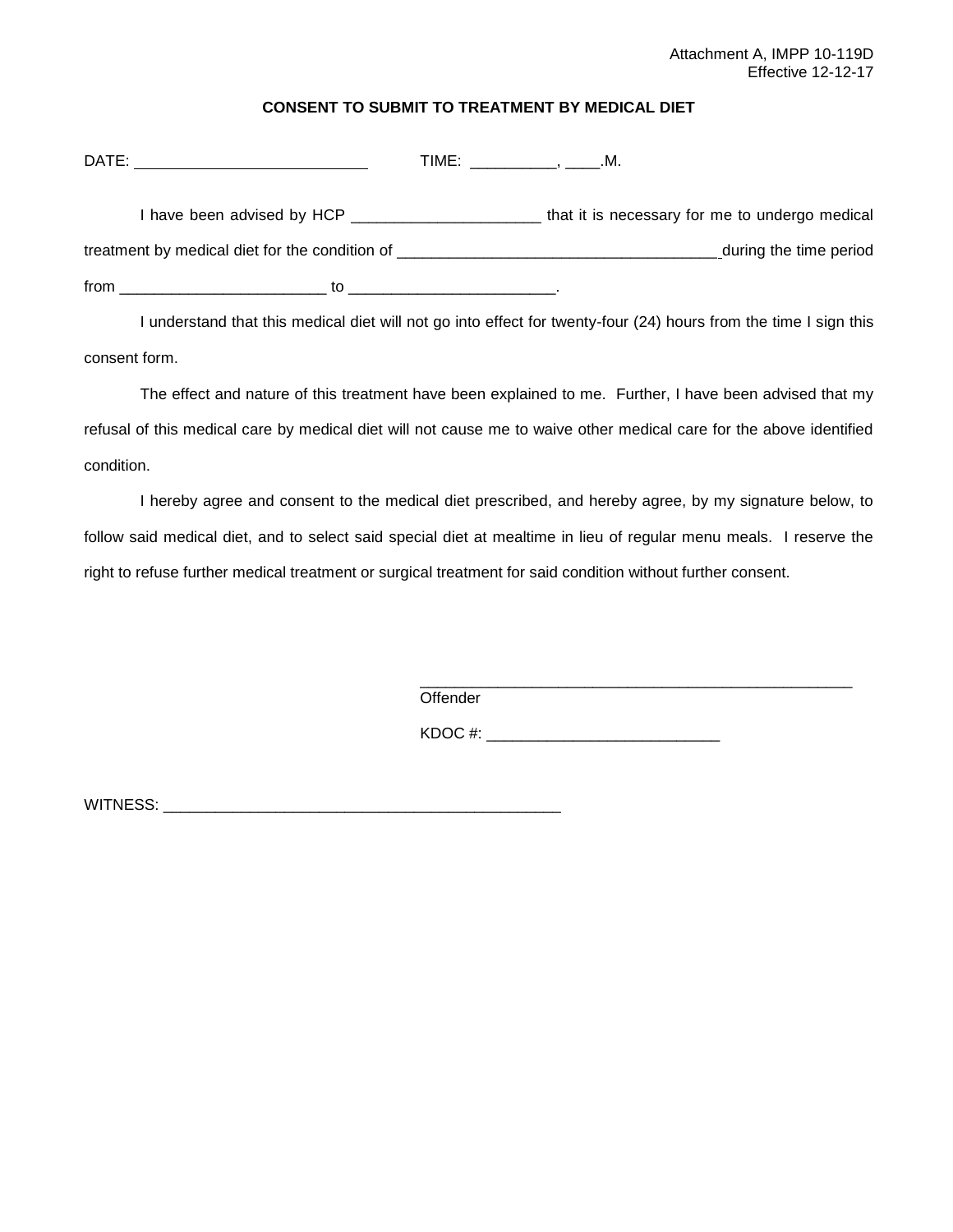# **MEDICAL DIET ORDER FORM**

# **KANSAS DOC MEDICAL ORDER FORM**

 **INMATE'S NAME (LAST NAME, FIRST NAME) INMATE'S DOC NUMBER INMATE'S BIRTH DATE INMATE'S LOCATION DIET START DATE DIET END DATE** Code CA CARDIAC DIET D18 1800 DIABETIC / CALORIE CONTROLLED DIET (SNACK INCLUDED) D22 2200 DIABETIC / CALORIE CONTROLLED DIET (SNACK INCLUDED) D25 2500 DIABETIC / CALORIE CONTROLLED DIET (SNACK INCLUDED) D28 2800 DIABETIC / CALORIE CONTROLLED DIET (SNACK INCLUDED) SO GI GI (Gastro-Intestinal) SOFT DIET PR PREGNANCY DIET (SNACK INCLUDED) HP HIGH PROTEIN / HIGH CALORIE DIET (SNACK INCLUDED) HF HIGH FIBER SO D DENTAL SOFT RD1 RENAL PRE-DIALYSIS (Restricted Protein) DIET RD2 RENAL DIALYSIS (Increased Protein) DIET CL CLEAR LIQUID DIET MI MILK INTOLERANCE DIET FL FULL LIQUID (BROKEN JAW) DIET FF FINGER FOODS DIET GR GLUTEN RESTRICTED DIET SFA SEVERE FOOD ALLERGY DIET HO HOSPICE OTHER **with the set of the set of the set of the set of the set of the set of the set of the set of the set of the set of the set of the set of the set of the set of the set of the set of the set of the set of the set of t** 

Comment:

AUTHORIZATION SIGNATURE

DATE REQUESTED